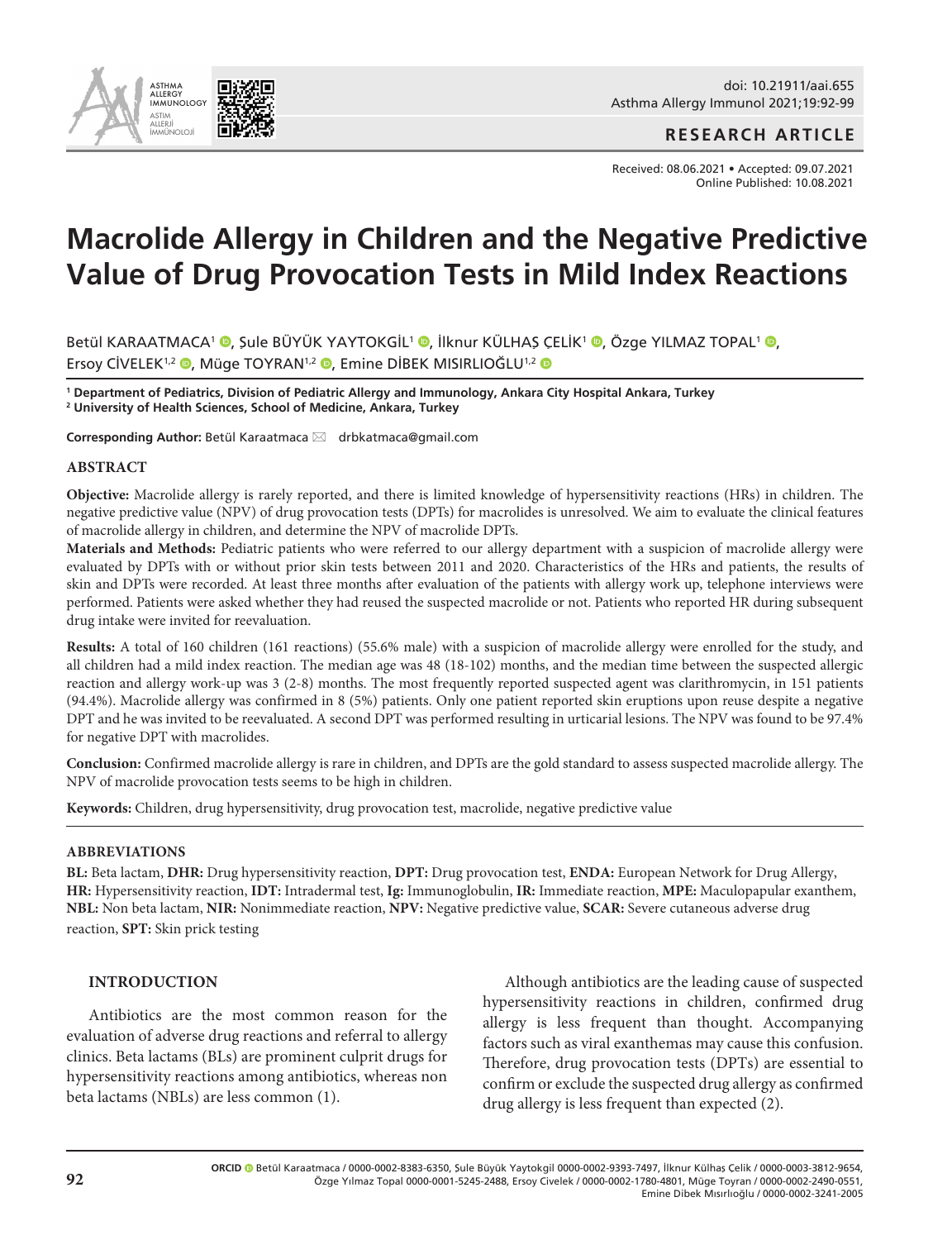Macrolides are classified in four subgroups according to their lactone rings (14-membered to 16-membered). The 15-membered azithromycin, and 14-membered clarithromycin are widely used in the treatment of grampositive cocci, gram-negative bacilli, and also atypical pathogens in children. Furthermore, macrolides are good alternative drugs to BLs in the case of BL allergy (3,4).

There is scarcity of knowledge about macrolide allergies in children. Reported severe drug reactions are rare, and most of the reactions consist of mild cutaneous reactions. Macrolide allergy is relatively rare, and the estimated incidence is 0.4 to 3% of treatments (4). To the best of our knowledge, there is no study on the negative predictive value (NPV) of provocation tests in case of suspected macrolide allergy.

The aim of this study was to evaluate clinical features of confirmed macrolide allergy in children, the safety of subsequent use of suspected macrolides after negative DPTs, and to determine the NPV of macrolide antibiotics after negative provocation tests.

# **MATERIALS and METHODS**

# **Study Population and Data Collection**

Pediatric patients who were referred to our tertiary outpatient allergy department, and were evaluated by DPT with or without prior skin tests from January 1, 2011 to May 31, 2020, with a suspicion of hypersensitivity reaction to macrolides were recruited, and the patient files were retrospectively reviewed for the study. The patients who presented between January 1, 2011 to June 15, 2015 were previously reported as a part of another study (5).

The data of the patients were collected from the patient files and medical documents. The European Network for Drug Allergy (ENDA) questionnaire, including details of drug hypersensitivity reactions (DHRs) was completed (6). Demographic features (age, gender, timing of the hypersensitivity reaction, timing of allergy testing, history of atopic diseases, etc.) of the participants were recorded.

Drug provocation tests with or without prior skin tests were performed at least 4 weeks after the index DHR, unless there was a history of severe cutaneous adverse drug reactions (SCARs).

# **Allergy Assessment and Skin Testing**

Participants were classified according to the timing of the hypersensitivity reaction. Immediate reactions (IRs) were considered as the symptoms that occurred within the 1 hour after drug intake, and reactions that developed later than 1 hour were regarded as nonimmediate reactions (NIRs) (7).

Baseline laboratory tests of the participants, including complete blood count values, and total Immunoglobulin E (IgE) levels, were recorded from medical files. Drugspecific IgE test for the suspected macrolides could not be performed due to their unavailability.

Skin tests for azithromycin could not be performed due to the unavailability of the injectable form in our country. The commercial solution form of clarithromycin was used for skin prick testing (SPT) without dilution and applied on the volar forearm, and SPT and intradermal test (IDT) were considered positive when a wheal diameter was larger than 3 mm with surrounding erythema, compared to negative control 20 minutes after injection. If prick testing was negative, all of the IDTs were performed with a maximum non-irritating dose (0.05 mg/ml) as there was no case with a history of anaphylaxis due to macrolides(8). Readings were performed 20 minutes after applying the injection form of 0.02 ml of clarithromycin intradermally. Histamine 10 mg/mL was used as a positive control, and 0.9% NaCl was used as a negative control.

# **Drug Provocation Tests**

After the negative results of SPT and IDT, DPTs were performed following the ENDA guidelines (9). In recent years, patients who reported mild cutaneous lesions (maculopapular rash, delayed urticaria), and had a consistent history of NIR underwent drug provocation tests directly in concordance with the latest approaches and guidelines (10- 12).

The DPTs were performed under observation of a pediatric allergy fellow with full resuscitation equipment available. Since all the reactions were mild and limited to the skin, we initiated DPT with 1/100 of the total dose. Totally the approximate age/weight-adjusted daily dose of the suspected macrolide (clarithromycin 15 mg/kg, maximum 1000 mg/day, and azithromycin 10 mg/kg, maximum 500 mg/day) was given orally with incremental doses at 30-minute intervals, in maximum 4 to 5 doses to restrain the possibility of desensitization (9).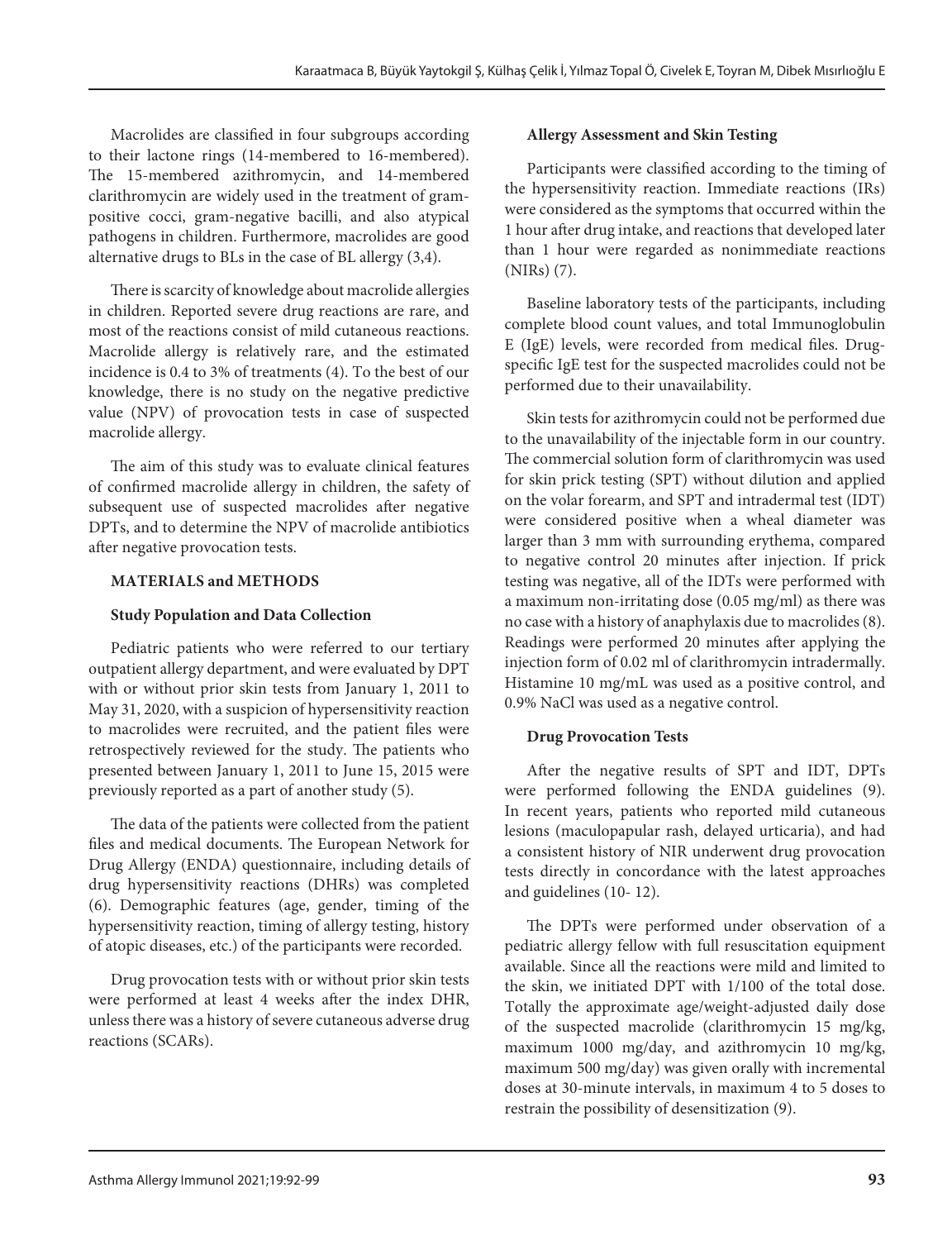In the case of any objective clinical findings of HR (urticaria, rash, angioedema, hypotension, persistent vomiting, cough, wheezing, etc.), DPT was discontinued and considered positive. After administration of the last dose, patients remained at least 2 hours in the clinic. If, there was no reaction, patients continued to take the calculated daily doses of the drug for 4 more days, and the parents were warned to contact or come back to the clinic in case of any reaction at home.

## **Outcomes of Subsequent Use of Macrolides**

Patients were contacted by phone at least three months after a negative allergy workup to evaluate the safety of the subsequent use after DPTs. Parents were asked whether their child reused the tested macrolide with or without any reaction. If they did not reuse it, the reasons were questioned. Patients who reported any reaction suggestive of drug allergy were invited to our clinic for re-evaluation.

The study protocol was approved by the local ethics committee of Ankara City Hospital (approval number: E1- 20-698) and written informed consent was obtained from the parents.

#### **Statistical Analysis**

Statistical analysis was conducted by using SPSS® version 22.0 for Windows (IBM SPSS, Chicago, IL, USA). Descriptive statistics were performed, and quantitative parameters were reported as means and standard deviations (SDs) or as medians (interquartile range [IQR]) with values in case of skewed distribution. Categorical variables were described using absolute frequencies, and proportions with 95% confidence interval (95% CI), and comparisons were performed with chi square tests. A *P*-value of <0.05 was considered statistically significant.

# **RESULTS**

A total of 160 children (161 reactions) (55.6% male) with a suspicion of macrolide allergy were enrolled for the study. The median [interquartile range (IQR)] age was 48 (18-102) months, and the median (IQR) time between the reaction and allergy work-up was 3 (2-8) months. The characteristics of the study population are summarized in Table I.

The most frequently reported suspected agent was clarithromycin in 151 patients (94.4%); azithromycin, and both clarithromycin and azithromycin were reported in 8

(5%) patients and 1 (0.6%) patient, respectively (Table I). All reactions occurred with the oral forms of the drugs. There were 123 (76.4%) NIRs and 38 (23.6%) IRs. The characteristics of the reactions are shown in Figure 1. None of the patients had a history of anaphylaxis.

All patients except one described cutaneous manifestations ([urticaria, maculopapular exanthem (MPE), undefined rash, angioedema]). One patient reported persistent vomiting without any signs of skin findings (Table I).

Totally, 78 patients [61 of them belonging to the previous study (5)] underwent skin tests, whereas DPTs were performed in 159 patients.

Only one patient reported HR to two different macrolides (azithromycin and clarithromycin). Urticaria and angioedema was described 2 hours after taking the last dose, DPTs were performed, and both of them had negative results.

Macrolide allergy was confirmed in 8 (5%) patients. Among them, 1 patient had a positive reaction to clar-

#### **Table I: Patient characteristics.**

| <b>Characteristics</b>                                                                                                                                   |                                                                               |
|----------------------------------------------------------------------------------------------------------------------------------------------------------|-------------------------------------------------------------------------------|
| Age (months) $*$                                                                                                                                         | $48(18-102)$                                                                  |
| Gender, $M/F$ , n $(\%)$                                                                                                                                 | 89/71 (55.6/44.4)                                                             |
| Time between HR and allergy work-up<br>$(months)$ *                                                                                                      | $3(2-8)$                                                                      |
| Immediate/nonimmediate HR, n (%)                                                                                                                         | 38/123<br>(23.6/76.4)                                                         |
| Concurrent atopic disease, n (%)                                                                                                                         | 27(16.9)                                                                      |
| History of reactions to macrolides $(n=160)$<br>Clarithromycin<br>Azithromycin<br>Both Clarithromycin and azithromycin                                   | n(%)<br>151 (94.4)<br>8(5)<br>1(0.6)                                          |
| Type of HR reactions $(n=161)$<br>Urticaria<br>Angioedema<br>Urticaria and angioedema<br>Maculopapular exanthem<br>Undefined rash<br>Persistent vomiting | $n$ (%)<br>48 (29.8)<br>8(4.9)<br>11(6.8)<br>44 (27.4)<br>49 (30.5)<br>1(0.6) |
| Number/positive results of diagnostic tests<br>Skin test                                                                                                 | 78/1                                                                          |
| <b>DPT</b>                                                                                                                                               | 160/7                                                                         |

**\*** median (interquartile range), **M:** Male, **F:** Female, **DPT:** Drug provocation test, **HR:** Hypersensitivity reaction.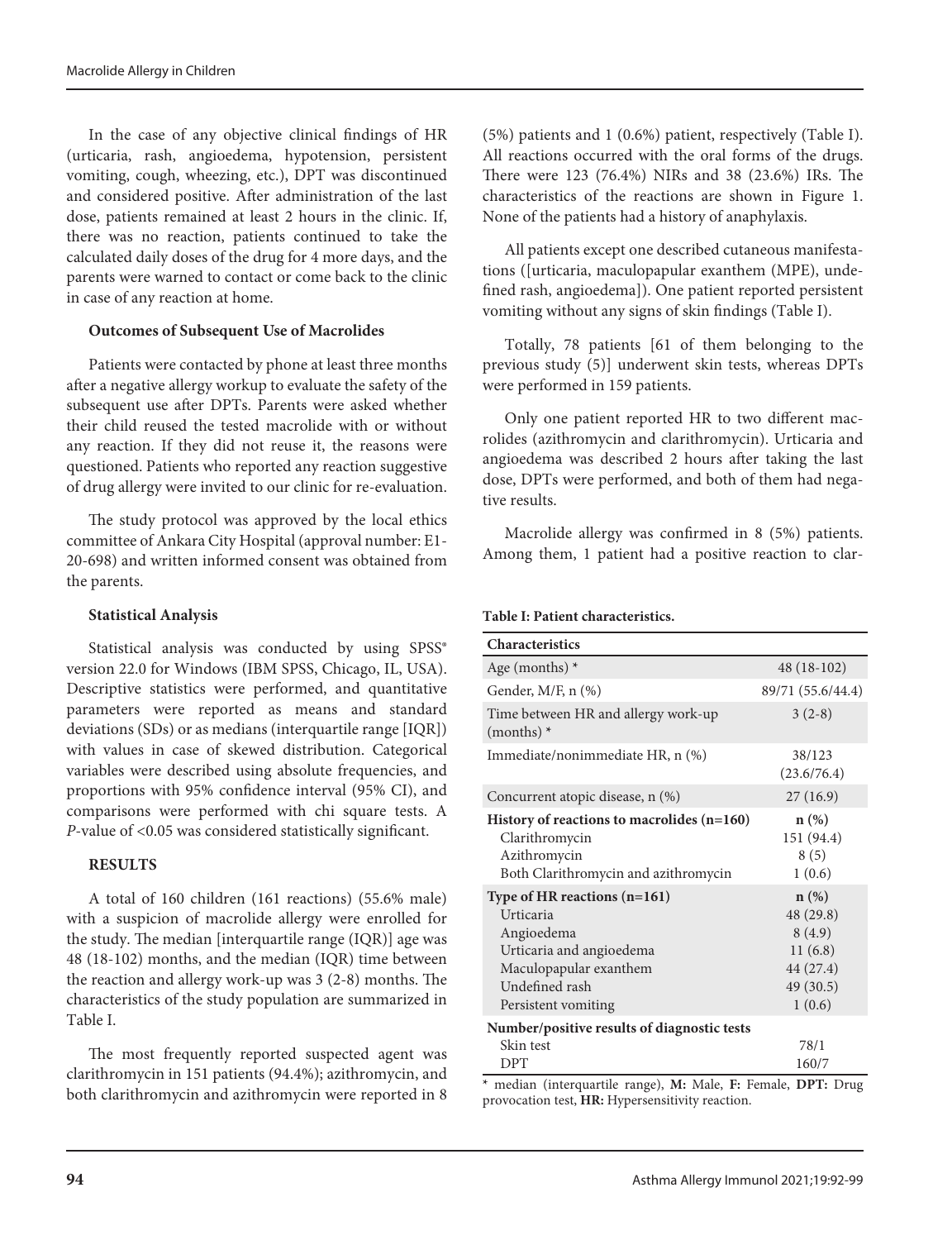ithromycin IDT and 7 patients had positive reactions to clarithromycin during the DPTs. Characteristics of the patients with proven macrolide allergy are depicted in Table II.

Of the participants with negative diagnostic tests, 100 out of 152 (65.8%) were contacted by phone. Of these patients, 61 did not reuse the tested macrolide. The reasons for not reusing were no need to use (n=46), family unwilling to reuse (n=13), and physician's reluctance to re-prescribe the same macrolide (n=2).

Thirty-nine of the patients reported subsequent use of the tested macrolide after negative DPT, and 38 of them tolerated it well without any signs of HR. Only one patient reported skin eruptions that were limited to his chest on the fourth day, 3 hours after taking the last dose for the treatment of his respiratory tract infection, and he was invited to be reevaluated. The patient was re-evaluated with a second DPT. Urticaria occurred 2 hours after receiving the last dose, and macrolide allergy was confirmed by the second DPT (Table III).

| Patient<br>No.          | Age at<br>reaction<br>(months) | Gender                    | Concurrent<br>atopic disease      | The day of<br>HR occurred<br>in the index<br>reaction | Time interval<br>between reaction<br>and drug intake<br>(hours) | <b>SPT/IDT</b>        | <b>First reaction</b> | <b>Reaction of</b><br><b>DPT</b> |
|-------------------------|--------------------------------|---------------------------|-----------------------------------|-------------------------------------------------------|-----------------------------------------------------------------|-----------------------|-----------------------|----------------------------------|
| $\mathbf{1}$            | 30                             | $\mathbf F$               | asthma                            |                                                       | 3                                                               | Negative/<br>Positive | urticaria             | N <sub>D</sub>                   |
| $\overline{2}$          | 167                            | M                         | allergic rhinitis                 | $\mathbf{1}$                                          | 1                                                               | Negative/<br>Negative | <b>MPE</b>            | <b>MPE</b>                       |
| 3                       | 100                            | M                         | none                              | $\overline{2}$                                        | $\mathbf{1}$                                                    | Negative/<br>Negative | urticaria             | urticaria                        |
| $\overline{\mathbf{4}}$ | 63                             | F                         | none                              | 3                                                     | $\overline{2}$                                                  | ND                    | urticaria             | urticaria                        |
| 5                       | 118                            | M                         | none                              | 3                                                     | $\overline{4}$                                                  | N <sub>D</sub>        | urticaria             | urticaria                        |
| 6                       | 95                             | M                         | none                              |                                                       | 2                                                               | ND                    | undefined rash        | undefined rash                   |
| $\overline{7}$          | 110                            | $\boldsymbol{\mathrm{F}}$ | asthma, recurrent<br>urticaria-AE | 3                                                     | $\overline{2}$                                                  | <b>ND</b>             | <b>MPE</b>            | <b>MPE</b>                       |
| 8                       | 12                             | M                         | none                              |                                                       | 3                                                               | ND                    | urticaria             | urticaria                        |

**Table II: Characteristics of the patients with proven macrolide allergy.**

**AE:** Angioedema, **DPT:** Drug provocation test, **F:** Female, **M:** Male, **HR:** Hypersensitivity reaction, **IDT:** Intradermal test, **MPE:** Maculopapular exanthem, **ND:** Not done, **SPT:** Skin prick testing



**Figure 1.** The characteristics of the reactions to macrolide antibiotics. **HR:** Hypersensitivity reaction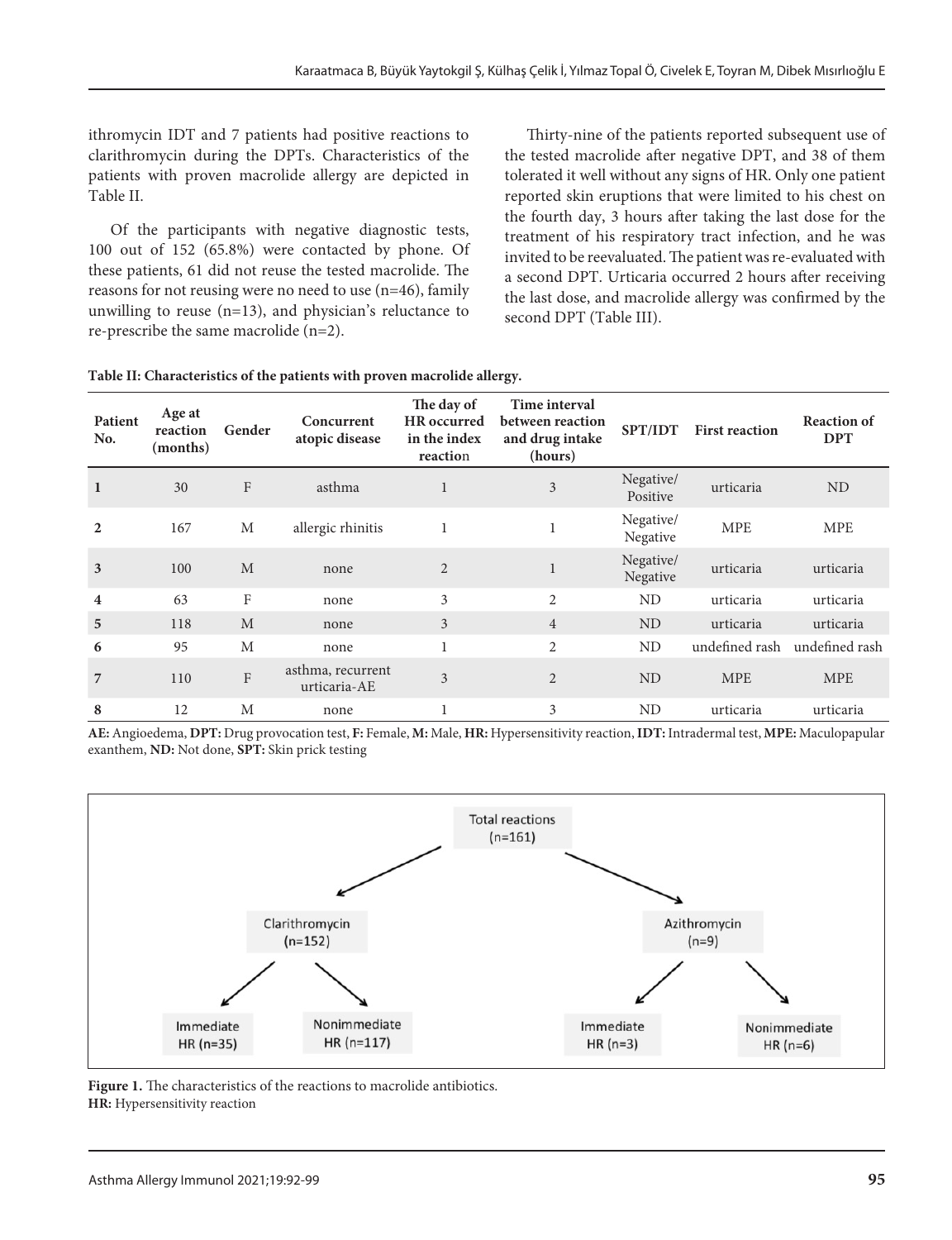| Age at<br>reaction,<br>months | Gender | Concurrent<br>atopic<br>disease | Time interval between<br>reaction and drug intake,<br>minutes | <b>SPT/IDT</b> | <b>First</b><br><b>DPT</b> | Second<br><b>DPT</b> | <b>First</b><br>reaction | Reaction<br>of DPT |
|-------------------------------|--------|---------------------------------|---------------------------------------------------------------|----------------|----------------------------|----------------------|--------------------------|--------------------|
| 32                            | Μ      | none                            | 180                                                           | ND             | negative                   | positive             | urticaria-<br>angioedema | urticaria          |

|  |  |  | Table III: Characteristics of the proven macrolide allergies after re-evaluation. |  |
|--|--|--|-----------------------------------------------------------------------------------|--|
|--|--|--|-----------------------------------------------------------------------------------|--|

**DPT:** drug provocation test, **IDT:** Intradermal test, **SPT:** Skin prick testing



**Figure 2.** The flow chart of the study.

**DPT:** Drug provocation test, **HR:** Hypersensitivity reaction, **NPV:** Negative predictive value

The prevalence of proven macrolide allergy after provocation tests was found to be 5% in children with suspected allergy to macrolides. Negative predictive value for the provocation tests for macrolide allergy was calculated as 97.4%. The flow chart of the study is shown in Figure 2.

# **DISCUSSION**

In this study, the prevalence of proven macrolide allergy after provocation tests was found 5% in children. Most of the reactions were limited to skin with mild cutaneous lesions. In our study population, we determined the NPV of provocation tests with macrolides as 97.4%.

In accordance with our results, frequency of proven macrolide allergy was rare in previous studies. In two studies including pediatric patients with suspected clarithromycin allergy, confirmation after DPTs was reported as 6%, and 4.4%, respectively (11, 13). Barni et al. reported relatively high incidence of confirmed macrolide allergy in children with suspected HR to macrolides, as 15.5% clarithromycin, and 47.3% azithromycin (14). In this study, patients who had a history of HR to azithromycin 24.6% (n=19) were more than our patients 5.6% (n=9) which may be due to the differences in antibiotic use among countries. Azithromycin allergy was confirmed with early and late reading of IDTs in the aforementioned study, but we couldn't perform skin tests with azithromycin, all of DPTs with azithromycin were negative.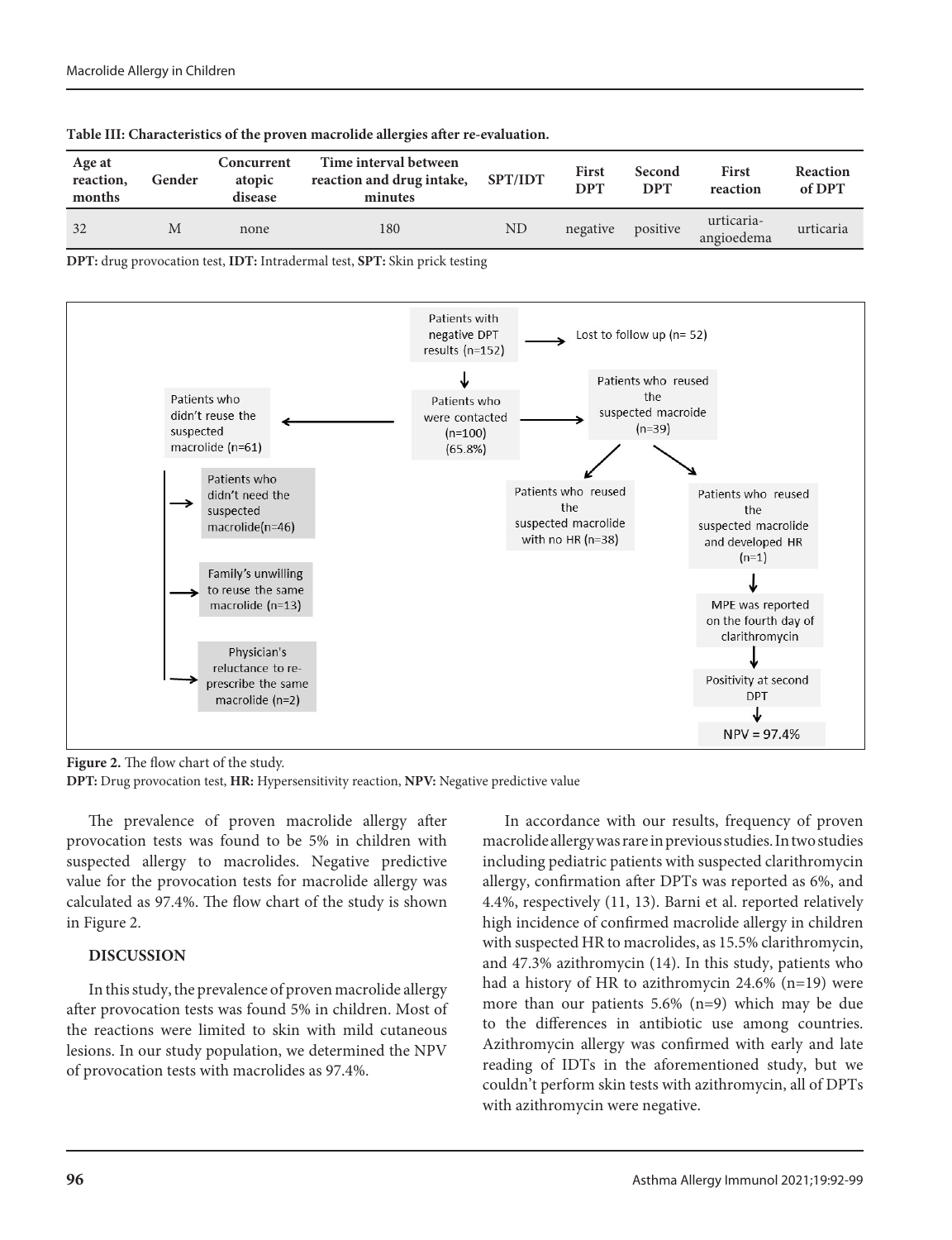Mild cutaneous findings were major findings of our cohort. Similarly, in previous reports, urticaria, angioedema, undefined rash and MPE were the most commonly reported hypersensitivity reactions to macrolides (11,14). However, in earlier studies, anaphylaxis was also reported both in adults and in children (15, 16). Mori et al. have reported anaphylaxis in 3 of 48 children detected to have azithromycin allergy; one had received the drug by intravenous route, and the other two had atopy (16). None of our patients had a history of anaphylaxis, and this may be attributed to low number of patients that used azithromycin which is only available in oral form in Turkey.

In recent years, direct DPTs have been recommended in NIRs with mild cutaneous reactions (10-12). In the latest years of our study, DPTs were performed without initial prick and/or intradermal testing in patients with mild cutaneous reactions. We did not experience any serious side effects during direct DPTs, and only skin eruptions were detected that were compatible with the initial suspected HRs.

Furthermore, skin test concentrations of macrolides have low reliability due to the irritating effects especially in children, and there is a lack of knowledge of non-irritating concentrations (15,17). Cavkaytar et al. have reported false positive results of IDTs even in low concentrations. In their study, some of the patients underwent DPT regardless of the results of IDTs, and interestingly nine patients with positive IDTs had negative DPTs (11). In contrast, Barni et al. reported the NPV of skin testing to clarithromycin at rates of 100% for IRs and 94% for NIRs in children (14).

In our study, there was only one patient with positive IDT to clarithromycin, but we did not perform DPT due to this positivity and a compatible history of HR. In rest of the patients, macrolide allergy was confirmed with DPTs. Drug provocation tests are regarded as the gold standard to confirm or exclude drug allergy (9). Since there was no history of anaphylaxis, DPTs were performed in all of our patients except the IDT positive one. Seven of the patients were diagnosed with macrolide allergy in the first DPT.

Of the patients with negative diagnostic tests, 100 out of 152 were reached; 39 patients reported subsequent use of the tested macrolide, and only one reported a mild cutaneous skin reaction. DPT was repeated, and his macrolide allergy was proven during the second DPT after the occurrence of hives.

False negative DPT results may be due to the absence of accompanying factors such as infection and fever during the provocation test. However, this patient was reevaluated with a second DPT, when there was no infection, and he still had hives with drug ingestion. Desensitization during DPTs may also accompany a false negative DPT, but we performed DPTs at a maximum of 5 steps to avoid desensitization (9). Inadequate time interval between HR and the test may also cause false negative results. However, we performed provocation tests at least 4 weeks after the suspected HR. In some of our patients, there was a long-time interval like this patient, as the first DPT was performed 36 months after the initial suspected HR. A reduction in the degree of sensitivity over time can be expected as time passes after sensitization with the drug. In such cases, a provocation test may be negative but it may have a "booster" effect, and this may be the case in our patient (18).

Another explanation for a HR after a negative provocation test is re-sensitization (2,19). Ponvert et al. have reported a rate of 7.5% for suspected reactions after de-labelling of BL allergy with negative diagnostic tests, and 2.1% of them were confirmed at the second allergy evaluation (20). In another study conducted on children, the rate of IgE-mediated reactions was reported to be 1.8% after subsequent use of the tested BL (21). In studies with re-testing BLs after negative allergy work-up, a rate of 1 to 2% positivity is reported in children (22, 23). To the best of our knowledge, there is no study that evaluates resensitization rates or the recurrence of HRs after negative diagnostic tests for NBL antibiotics.

The negative predictive value of DPTs in children was reported to be 95.6%, regardless of the type of drugs including antibiotics, nonsteroid anti-inflammatory drugs, etc. (24). The negative predictive value of negative provocation tests to suspected macrolide allergy is unknown in children. To our knowledge, our study is the first report of subsequent use of the tested macrolide, after negative provocation tests, and the reaction rates following use. In our study, the NPV of macrolide allergy after negative DPTs was as high as 97.4% in the children.

Indeed, we contacted fewer patients than we expected, which might have negatively affected the results of our study. If we had communicated with more patients, our results would become more reliable. Generally, there is an alternative antibiotic to macrolides in the treatment of bacterial infections. In addition, although the drug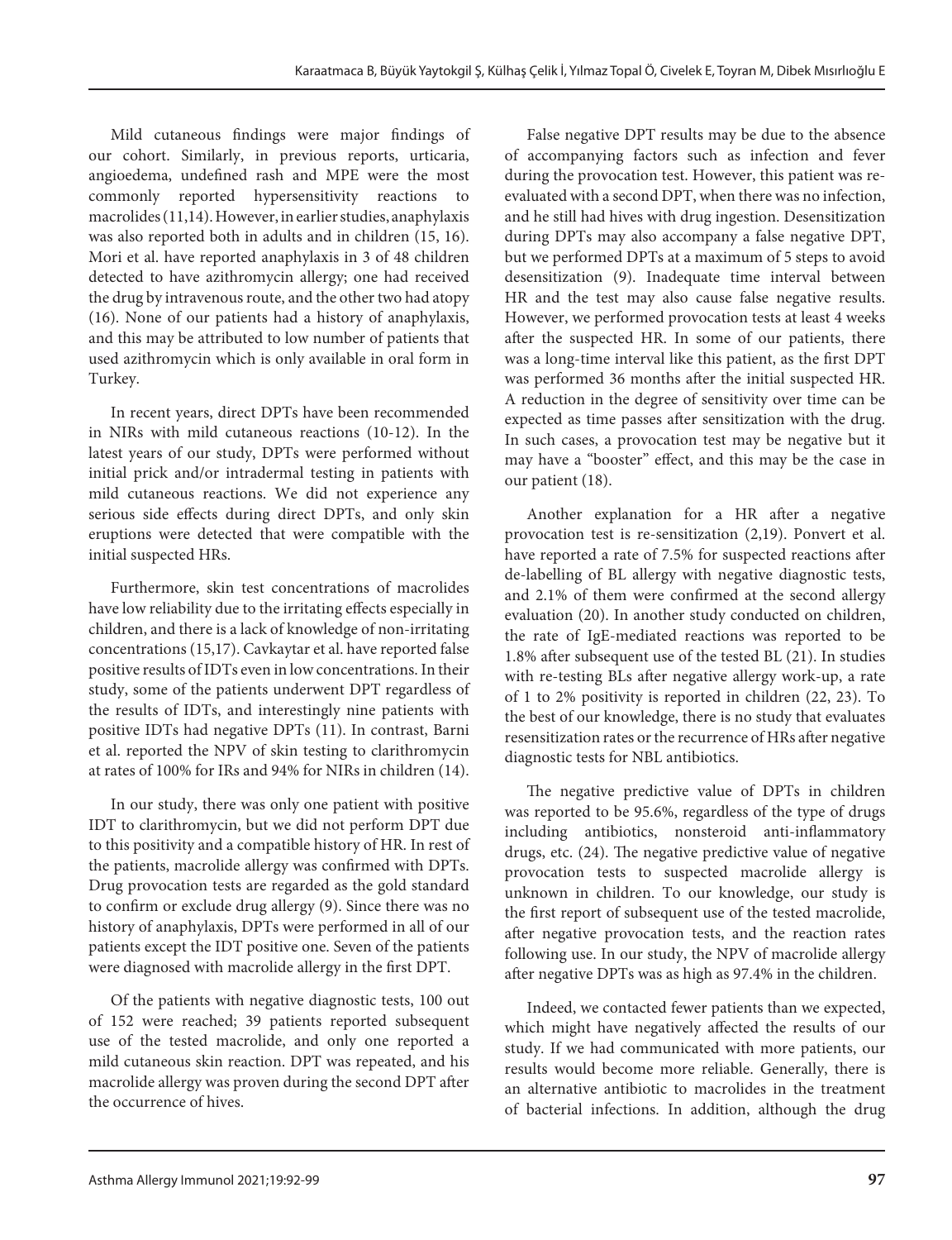tests resulted negative, families and sometimes their physicians hesitated to reuse the tested macrolide. All the aforementioned reasons may have impacted the outcomes of this study.

Three-months of follow-up data were available for 100 (65.8%) patients. Over half of them (61%) did not use the tested macrolide. The leading reason for not using the tested macrolide was "no need to use again". The presence of effective alternative antibiotics such as BLs in childhood may explain the no need for re-use (25).

The second reason for not using the tested macrolide was the family's reluctance to re-use. Previous studies have pointed out the family's perception for keeping on not using the tested antibiotics for future infections (26,27). After negative DPTs, families should be adequately informed for de-labelling antibiotic allergy. The minority of the patients did not use the tested macrolide because of the physician's reluctance to re-prescribe. Insufficient communication between health practitioners may cause unnecessary drug avoidance (28,29).

The most important limitation of this study was not being able make contact with all patients with negative DPTs to assess subsequent use of the tested macrolide, which may affect the NPV and cause a selection bias. This study consists of almost ten years medical records. Unfortunately, it is not always possible to fully access the patients' data. Furthermore, the contact numbers of the families may have changed or they may have ignored follow-up visits when there is no further allergic reaction. All of these reasons may have caused us to reach a small number of the patients.

The other limitations include the lack of available skin testing or drug-specific IgE testing for azithromycin allergy. There are also strengths of our study, as we evaluated a considerable number of patients with DPTs and/or SPTs.

In conclusion, proven macrolide allergy is rare; therefore, provocations tests should be performed to diagnose true drug allergy unless there are contraindications. Our findings suggest that DPT may be started without previous skin testing for children with nonimmediate mild cutaneous reactions after macrolide use. The NPV of macrolide provocation test seems relatively high in children, which may encourage the families and physicians for future use of the tested macrolide after negative DPTs.

# **Statement of Ethics**

The study was conducted ethically in accordance with the World Medical Association Declaration of Helsinki, and the use of data for this study was approved by the local Ethics Committee of Ankara City Hospital (approval number: E1-20-698).

### **Conflict of Interest Statement**

The authors have no conflicts of interest to declare.

#### **Funding Source**

The authors did not receive any funding.

## **Acknowledgment**

This study was presented as an oral presentation in the "XXVII<sup>th</sup> National Allergy and Clinical Immunology Congress, 24-25 October 2020, Online Congress with International Participation".

## **Author Contributions**

B.K collected the data, made the statistical analysis, and wrote the article, S.B.Y, I.K.C, O.Y.T, and E.C contributed to acquisition and interpretation of the data, M.T. contributed to the study design and the discussion, E.D.M planned the study and supervised the whole manuscript. All of the authors reviewed the article and gave final approval to the version to be published.

#### **REFERENCES**

- 1. Gomes ER, Brockow K, Kuyucu S, Saretta F, Mori F, Blanca-Lopez N, et al. Drug hypersensitivity in children: Report from the pediatric task force of the EAACI Drug Allergy Interest Group. Allergy 2016;71:149-61.
- 2. Chiriac AM, Demoly P. Drug provocation tests: Up-date and novel approaches. Allergy Asthma Clin Immunol 2013;9(1):12.
- 3. Blondeau JM. The evolution and role of macrolides in infectious diseases. Expert Opin Pharmacother 2002;3:1131-51.
- 4. Araújo L, Demoly P. Macrolides allergy. Curr Pharm Des 2008;14(27):2840-62.
- 5. Guvenir H, Misirlioglu ED, Capanoglu M, Vezir E, Toyran M, Kocabas CN. Proven non-β-lactam antibiotic allergy in children. Int Arch Allergy Immunol 2016;169:45-50.
- 6. Demoly P, Kropf R, Pichler W, Bircher A. Drug hypersensitivity: Questionnaire. Allergy 1999;54:999-1003.
- 7. Norton AE, Konvinse K, Phillips EJ, Broyles AD. Antibiotic allergy in pediatrics. Pediatrics 2018;141:e20172497.